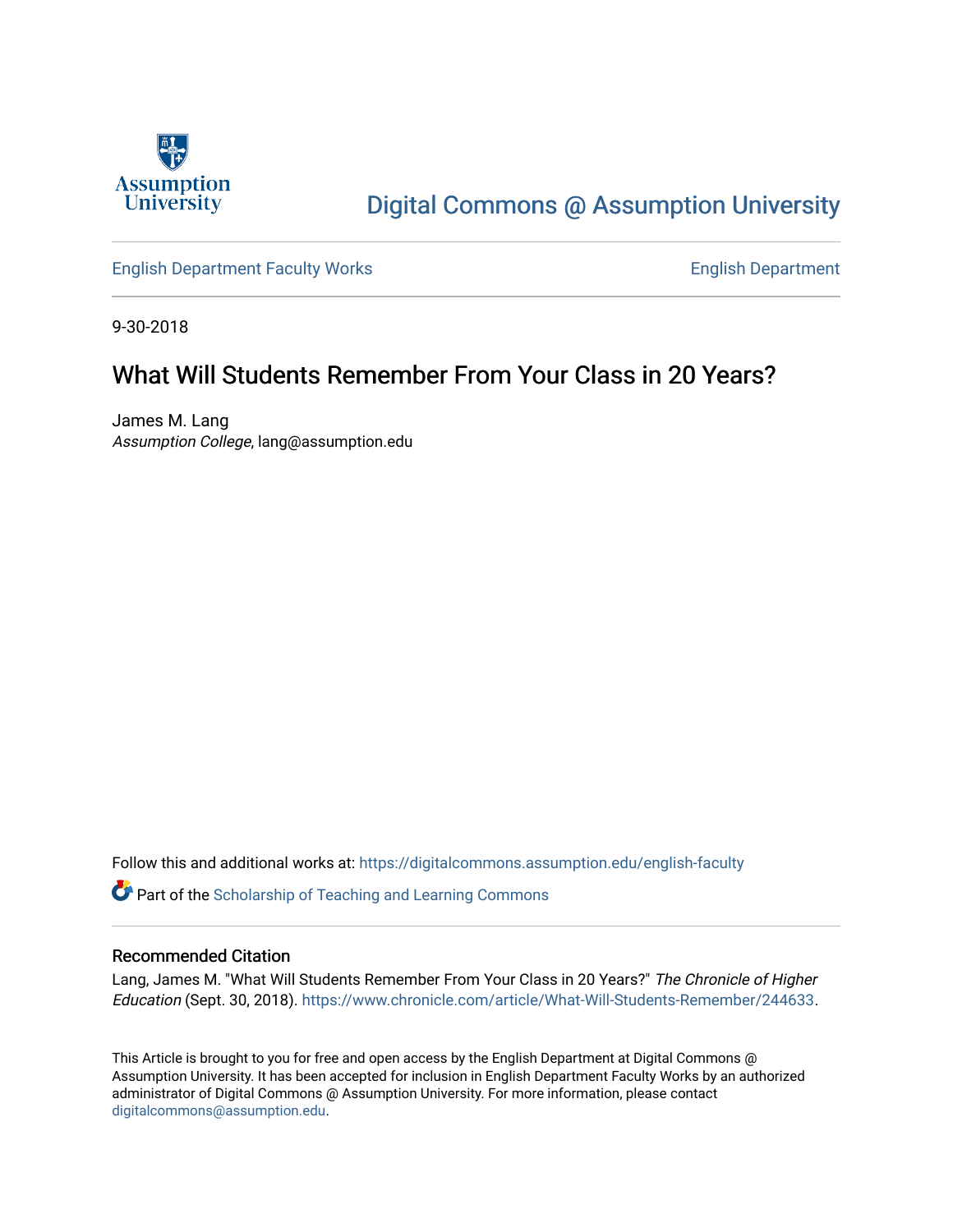#### THE CHRONICLE of Higher Education

#### [Back to Search Results](https://www.chronicle.com/search?q=james+m+lang)

**[ADVICE](https://www.chronicle.com/section/Advice/66)**

# **What Will Students Remember From Your Class in 20 Years?**



By James M. Lang | SEPTEMBER 30, 2018

O are ne rainy September day, a small group of faculty members gathered around a conference table in a seminar room at my college to puzzle over an extraordinarily difficult question: Twenty years from now, what do we hope students will remember from our courses?

The answers were slow in coming, but fascinating. Some of us hoped students would remain intrigued by the subject of our course or discipline. "It would be great to imagine," said the biologist, reflecting on his genetics class, "that my students would remember being actually excited about the process of science and discovery, … and that they remember feeling much more confident about science."

A historian wanted his students to remember that history matters: "I want history to be real and relevant to my students. I want them to see the past in the present. I want them to see practical use in history." Another historian hoped students would remember the complexities of history: "I do want every student to remember — tomorrow, next semester, and 20 years from now — that history is not written in stone and that history is more complicated than the general public usually believes."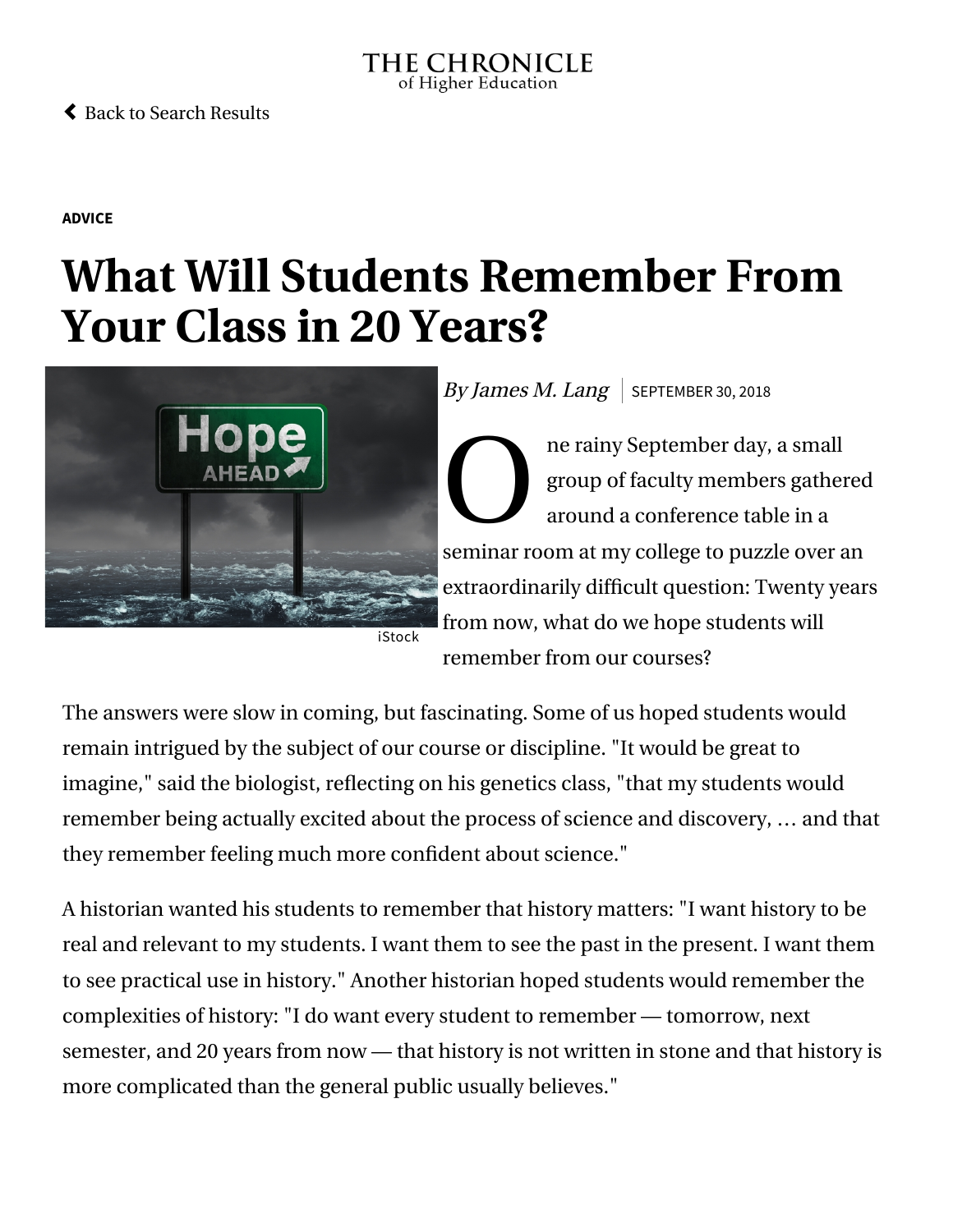## **Get Fast Advice for Your Academic Life**

Sign up to get our Quick Tip newsletter: Twice a week, we'll send you fast advice to help you thrive. It's free to receive, and you'll get a mix of small suggestions designed to help you succeed in your job and your academic life.

## **Sign Up Now**

We sat with this question for more than an hour and a half, each of us attempting to formulate a response, offering comments on the answers of others, and occasionally lapsing into silent reflection. But 90 minutes later, none of us left that room with a clearly articulated vision of our 20-year goal.

Our answers were vague, broad, and aspirational. The things we wanted for our students, in the longest possible run, proved difficult to articulate in the language with which we normally described our teaching.

But one thing became painfully clear in the weeks that followed as we continued the conversation in person and in writing: None of us listed specific course content as something we hoped our students would recall in 20 years. The biologist made this point most clearly: "Everything I learned as an undergraduate, 25 years ago, is out of date. The same will be true for my students in 25 years."

Although that statement might not translate as cleanly into a discipline like mathematics or literature — we'll still be reading Shakespeare in 20 years, I would wager — the fundamental point remained true for all of us. What I want students to have retained from my English courses has very little to do with any specific poem, story, or play we read in class, or any theory we debate. It has much more to do with some kind of fundamental change I hope to effect in how they think, communicate, or interact in the world.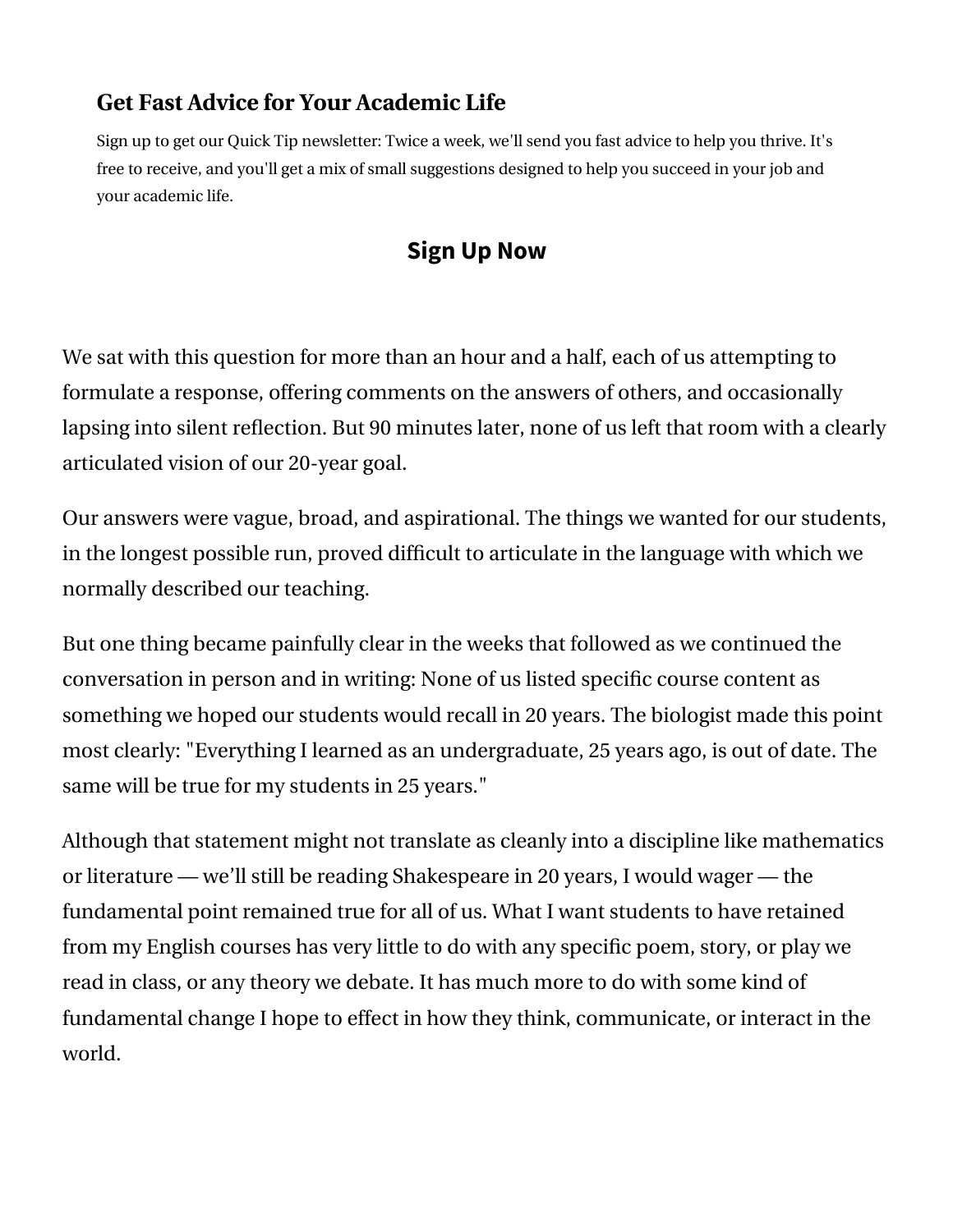It turned out we weren't at all focused on hoping students "remember" some set of facts or ideas for 20 years, as we had framed it in the original question. Instead we hoped to have transformed our students in some fundamental way — to help enrich their intellectual lives, to make them into better people, to give them the skills and knowledge they would need to make the world a better place.

Since that first meeting, back in 2015, I have continued to ask the 20-year question every fall to a small group of faculty members who participate in a course-design academy on my campus. We meet monthly to discuss the literature on teaching and learning in higher education, to observe one another's classes, to talk about our work with students — and then, in light of all that, to design or redesign a course.

I keep asking the 20-year question every fall because it helps faculty members see more clearly what really matters to them in their courses. We ask and answer it at the beginning of our sessions — before we have spoken at all about things like course content, tests and assignments, or course-management systems.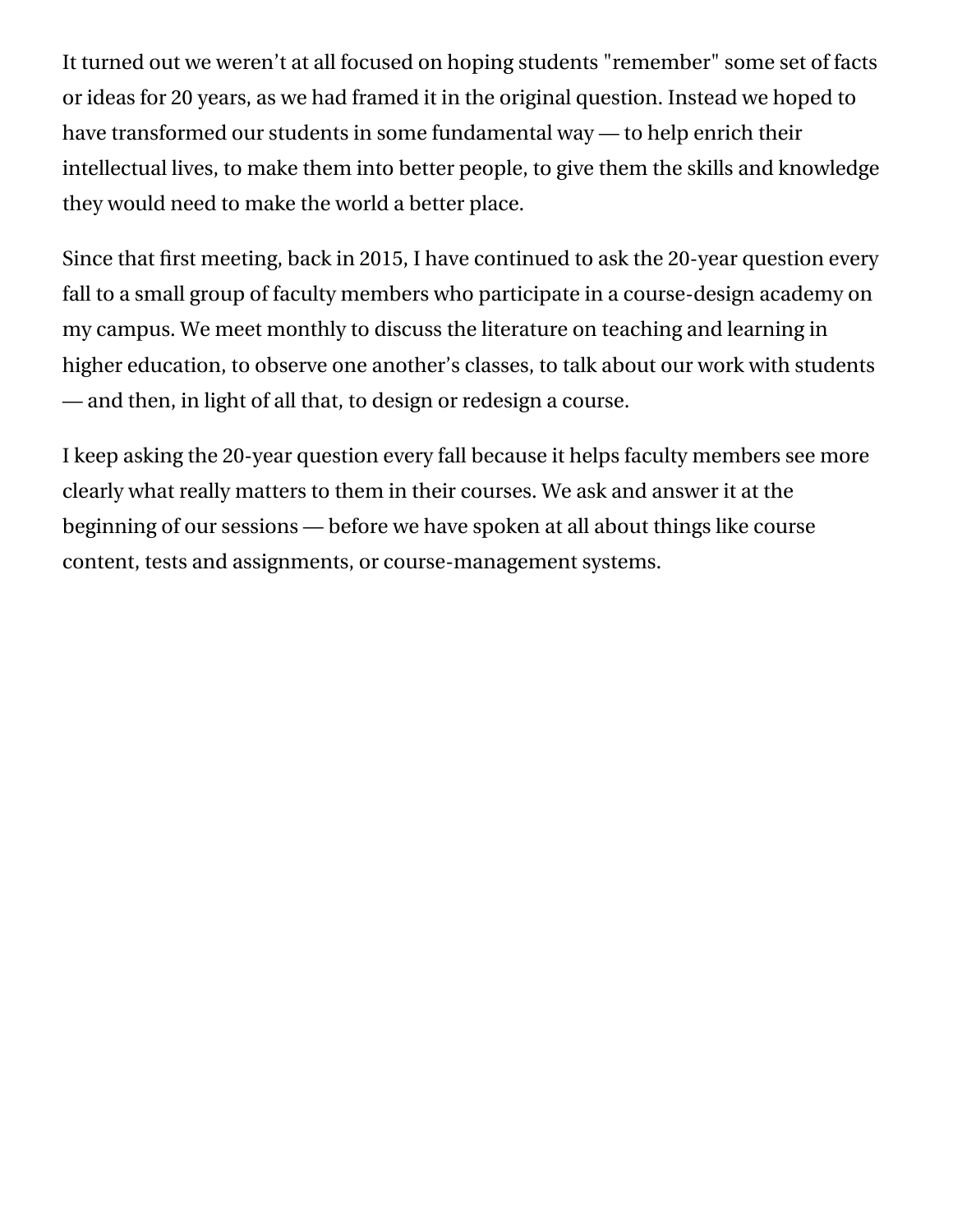## **The Chronicle Productivity Guide to Teaching & Presenting**



#### The Chronicle Productivity Guide to Teaching & Presenting

\$29.00

| Digital |  |
|---------|--|
|---------|--|

ADD TO CART

The question provides a means of pushing faculty members toward the process of ["backward design,](https://www.chronicle.com/blogs/profhacker/planning-a-class-with-backward-design/33625)" an approach to education that is [common parlance](https://www.chronicle.com/article/Will-Students-Actually-Believe/244440) in the facultydevelopment world, but still unfamiliar to many professors. The premise is simple enough: In designing a course, start with the end in mind. First decide what you want students to walk away from the course with — knowledge, skills, habits of mind — and then work backward into selecting the materials, activities, and assessments that will help them achieve those goals. Many faculty members work the other way around — first selecting the content of the course and then devising objectives based on the content.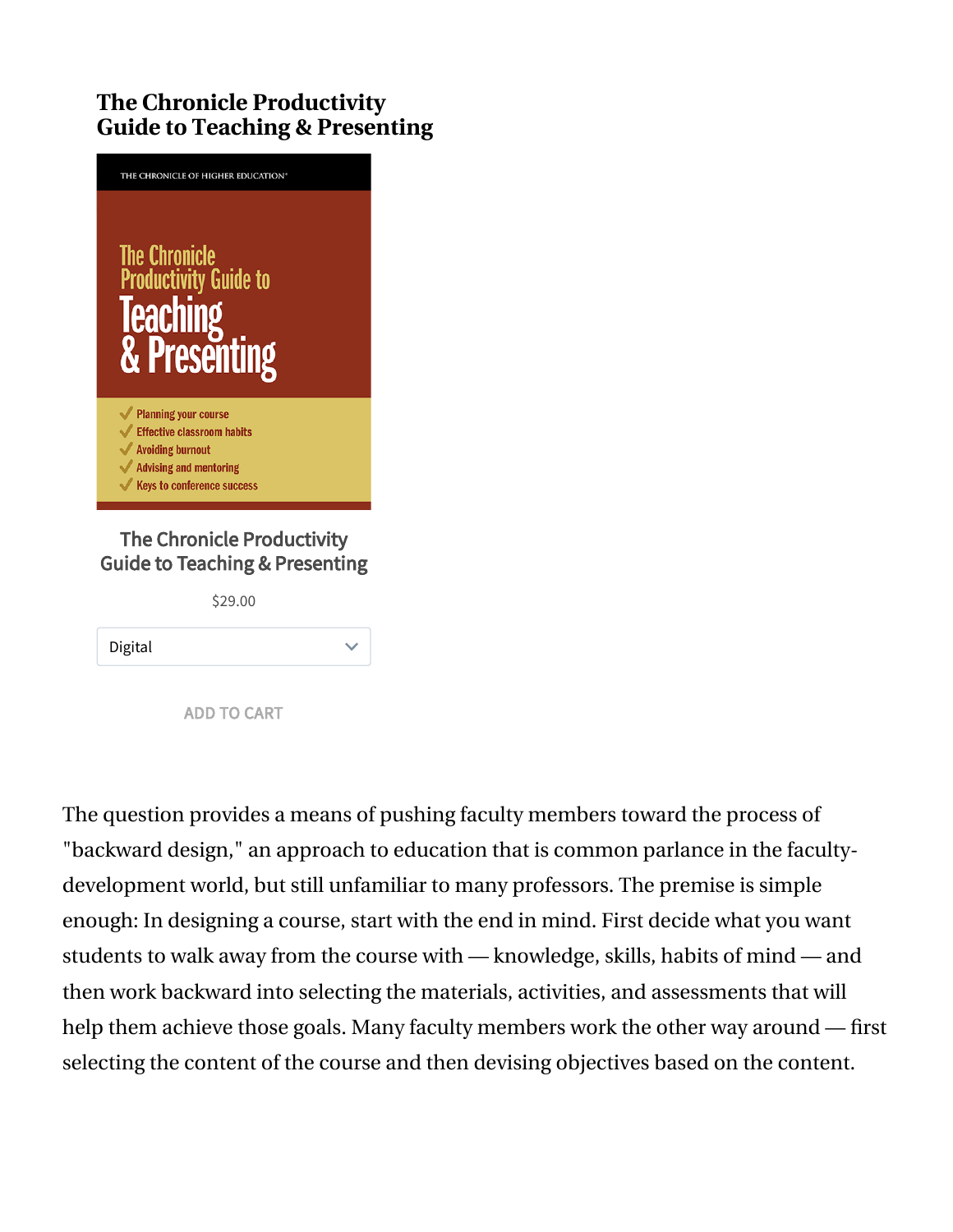Of course whenever I've mention backward design in these meetings with faculty members, I've never had much success lighting their intellectual fires. The 20-year question, by contrast, tends to make people sit up and think. It poses such a specific and fascinating challenge to our normal ways of thinking about a college course that it captures people's attention and inspires some deep reflection.

After taking four groups of academics through this process, I have seen some clear patterns emerge in their responses. Twenty years from now, they want students to have retained:

- **Passion for the subject.** Their most fundamental wish is for students to see the beauty, wonder, or joy that can come from encounters with the material. This year a biologist wrote about a protein that she totally "geeks out" on, and wished the same for biology majors in her courses: "I imagine that most students felt some spark of curiosity and joy along their own journeys in science. I want them to keep that curiosity and joy for as long as they can." I feel that myself in relation to the literary works I teach: I would love for students to never lose sight of the joy of reading great literature.
- **A sense of disciplinary literacy.** That isn't about recalling certain facts. It's about students maintaining a critical, reflective stance toward the subject matter throughout their lives. For example, many faculty members hope students will keep an informed and skeptical perspective toward popular press accounts of science, psychology, or anthropology. Professors want students to remember to check the sources or examine the logic behind the latest diet fad, happiness cure-all, or revolutionary new theory about human nature.
- **An understanding of how the discipline matters in other realms.** Some faculty members hope their students can continue to use the tools of their discipline to consider and negotiate other fields and issues in the wider world. The scientific method is not just for science, after all. Almost everything we encounter in life can — and probably should — be historicized. And attentiveness to the power of language, which I hope students will obtain in my writing courses, should serve them well in many contexts.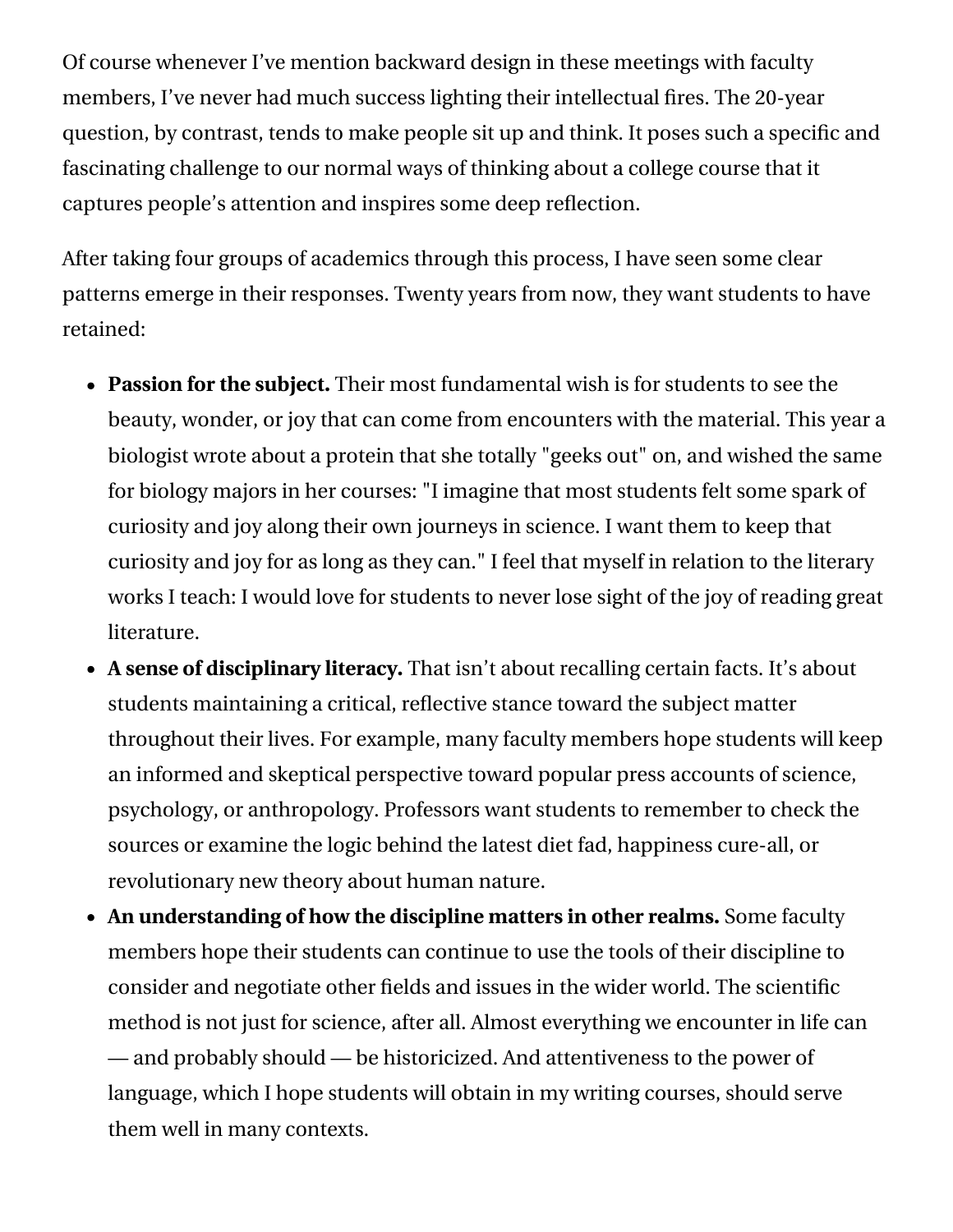**An eye for the big picture.** This one is hardest for faculty members to articulate, and they raise it tentatively. But I frequently hear them express a hope for some fundamental, long-term transformation in students — that they will become better citizens in a democracy, more empathetic humans, more ethical practitioners in their fields of work. "I seek to emphasize the skills and qualities," one historian said, "that will allow students to engage in thoughtful citizenship throughout their lives."

Scratch almost any of those four objectives, and you'll find a larger desire — perhaps the very deepest one of all — even if it never comes out in precisely these terms: the hope that our courses will help students live better lives. We want them to live lives of wonder, to be happy, to thrive, to be successful, to be good people. We believe that our disciplines and courses have the capacity to contribute to those goals.

## **[Small Changes in Teaching](https://www.chronicle.com/specialreport/Small-Changes-in-Teaching/44?cid=RCPACKAGE)**

In this series, James M. Lang argues that simple changes in our pedagogy — in things like course design, classroom practices, and communication with students — can have a powerful impact on student learning.

- ['How Much Do You Want Your](https://www.chronicle.com/article/How-Much-Do-You-Want-Your/242802?cid=RCPACKAGE) Final to Count?'
- [Small Changes in Teaching: The](https://www.chronicle.com/article/Small-Changes-in-Teaching-The/235583?cid=RCPACKAGE) Last 5 Minutes of Class
- 
- [Small Changes in Teaching: Making Connections](https://www.chronicle.com/article/Small-Changes-in-Teaching-/235230?cid=RCPACKAGE)
- [Small Changes or Big Revolutions?](https://www.chronicle.com/article/Small-Changes-or-Big/236839?cid=RCPACKAGE)

Each fall I take advantage of this opportunity to rethink one of my own courses, and each year I am surprised at what I find. This year I reflected upon what I hoped students would take away from a senior seminar I am teaching on 21st-century British literature and culture. I had to teach that class just 45 minutes after discussing the 20-year question with my colleagues. I have never walked into a classroom with a clearer sense of purpose